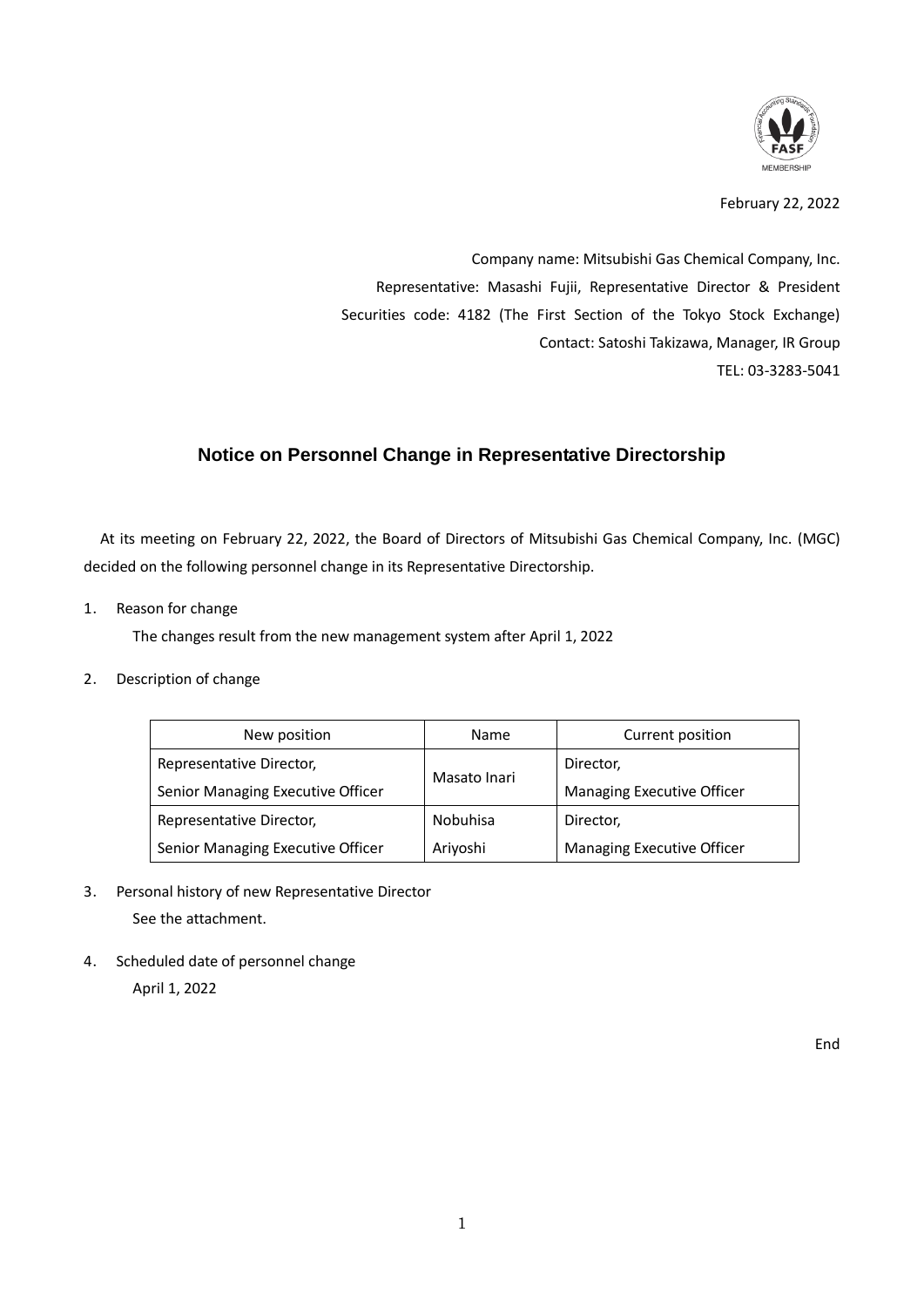## Attachment

## Personal history of new Representative Director

| Name             | Masato Inari                                                                           |
|------------------|----------------------------------------------------------------------------------------|
| New position     | Representative Director, Senior Managing Executive Officer                             |
| Place of birth   | Ehime Pref.                                                                            |
| Date of birth    | Jan 23, 1961                                                                           |
| Education        | Graduated from Master of School of Engineering, Okayama University                     |
|                  |                                                                                        |
| Personal history |                                                                                        |
| April 1985       | Joined MGC.                                                                            |
| June 2011        | Plant manager, Niigata Plant, Natural Gas Chemicals Company                            |
| June 2014        | Executive officer, Plant manager, Niigata Plant, Natural Gas Chemicals Company         |
| April 2016       | Executive officer, President, Aromatic Chemicals Company                               |
| June 2016        | Director, JSP Corporation                                                              |
| April 2017       | Managing executive officer, President, Aromatic Chemicals Company                      |
| June 2017        | Director and managing executive officer, President, Aromatic Chemicals Company         |
| April 2019       | Director and Managing Executive Officer, In charge of the Production Technology        |
|                  | Division, Environment Safety and Quality Assurance Division                            |
| June 2019        | Outside Director, Katakura & Co-op Agri Corporation                                    |
| April 2020       | Director and Managing Executive Officer, In charge of the Internal Audit Division, and |
|                  | <b>Environment &amp; Total Production Sector</b>                                       |
| April 2021       | Director and Managing Executive Officer, Responsible for Production Technology         |
|                  | In charge of Environment Safety & Quality Assurance Division, Purchasing & Logistics   |
|                  | Division                                                                               |

Number of MGC shares held: 18,603 (as of September 30, 2022)